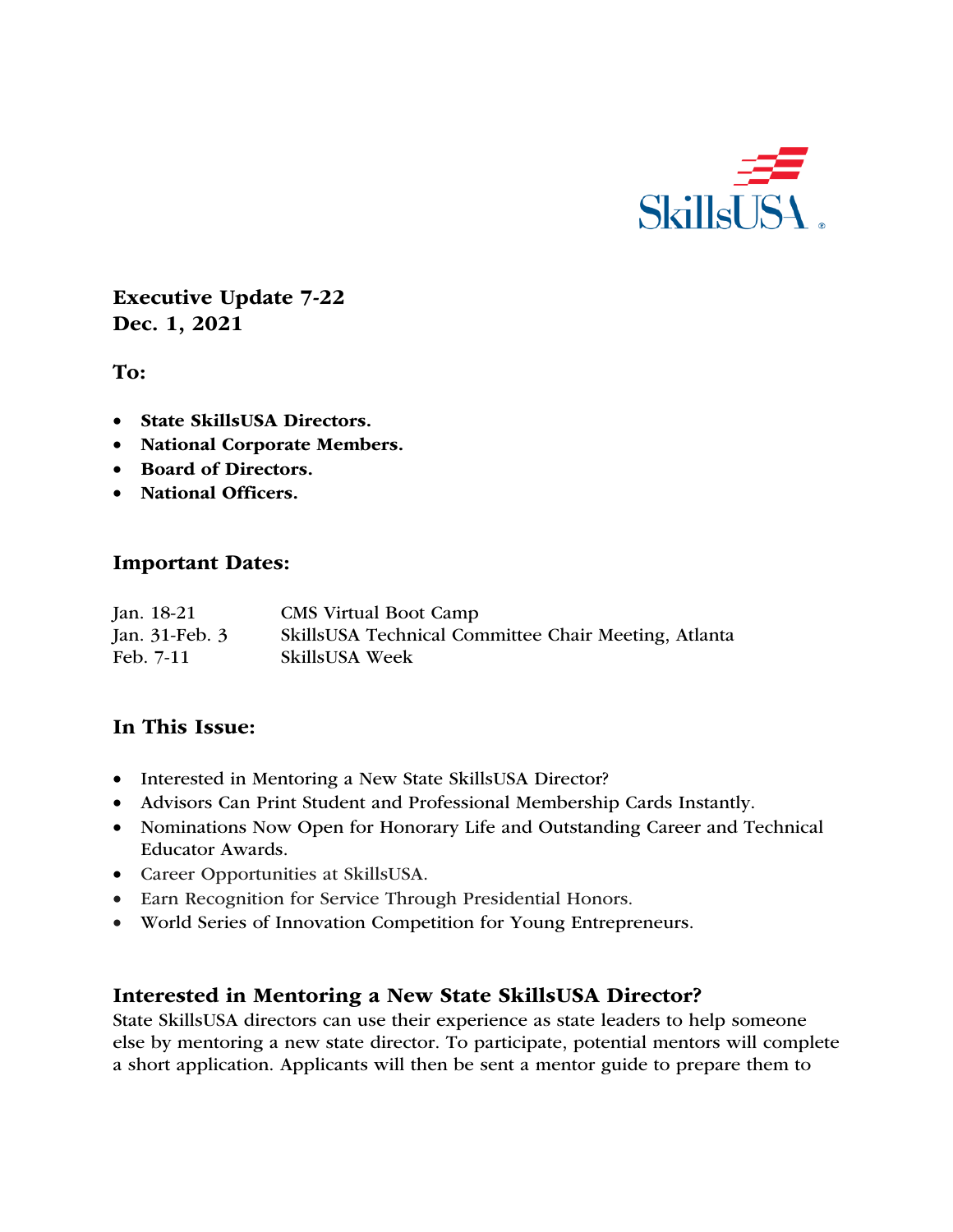serve and will be notified when there is a new state director who is a match. Complete a mentor application here. For questions, contact Gayle Silvey.

## New Site Feature Allows Instant Printing of Membership Cards

SkillsUSA has implemented a feature on our membership registration site that allows advisors to print student and professional membership cards as soon as they join, right from the site. This online feature provides each member with a quality, printable card. Each school/organization has the option to print individual cards on one page or print multiple professional cards to a single page using the batch print option. This option is available to advisors who have a log-on to the membership registration website.

# Nominations Now Open for Honorary Life and Outstanding Career and Technical Educator Awards

If you would like to nominate an individual for recognition as a SkillsUSA Honorary Life Member or Outstanding Career and Technical Educator, please submit your nomination by completing the online applications here. The deadline for applications is Feb. 15. For questions, contact Laura Rauch.

### Career Opportunities at SkillsUSA

SkillsUSA has several career opportunity openings in the Office of Business Partnerships and Development and the Office of Education. More information is available here.

### Earn Recognition for Service Through Presidential Honors

Once again at national conference, SkillsUSA will recognize individuals or chapters for their service efforts through the President's Volunteer Service Award (PVSA). This program allows advisors, students and registered alumni to earn recognition for community service and volunteer activities. To qualify, SkillsUSA members, advisors or alumni can submit a record of their service hours. This presidential honor is an award that recognizes the valuable contributions of volunteers across the country who are answering a national call to serve others through their current activities or lifetime efforts. Details on qualifying hours and requirements for submission are available here. Applications must be received by **April 1** for recognition at the 2022 NLSC.

### World Series of Innovation Competition for Young Entrepreneurs

World Series of Innovation is an online, project-based competition sponsored by the Network for Teaching Entrepreneurship. Young innovators from across the globe are encouraged to enter and compete for cash prizes as they demonstrate teamwork and critical thinking skills. In the competition, teams or individual young entrepreneurs (ages 13-24) select one of eight challenges and create business solutions for that challenge that align with the United Nations' Sustainable Development Goals. Educators who want to use the World Series of Innovation in the classroom or as an